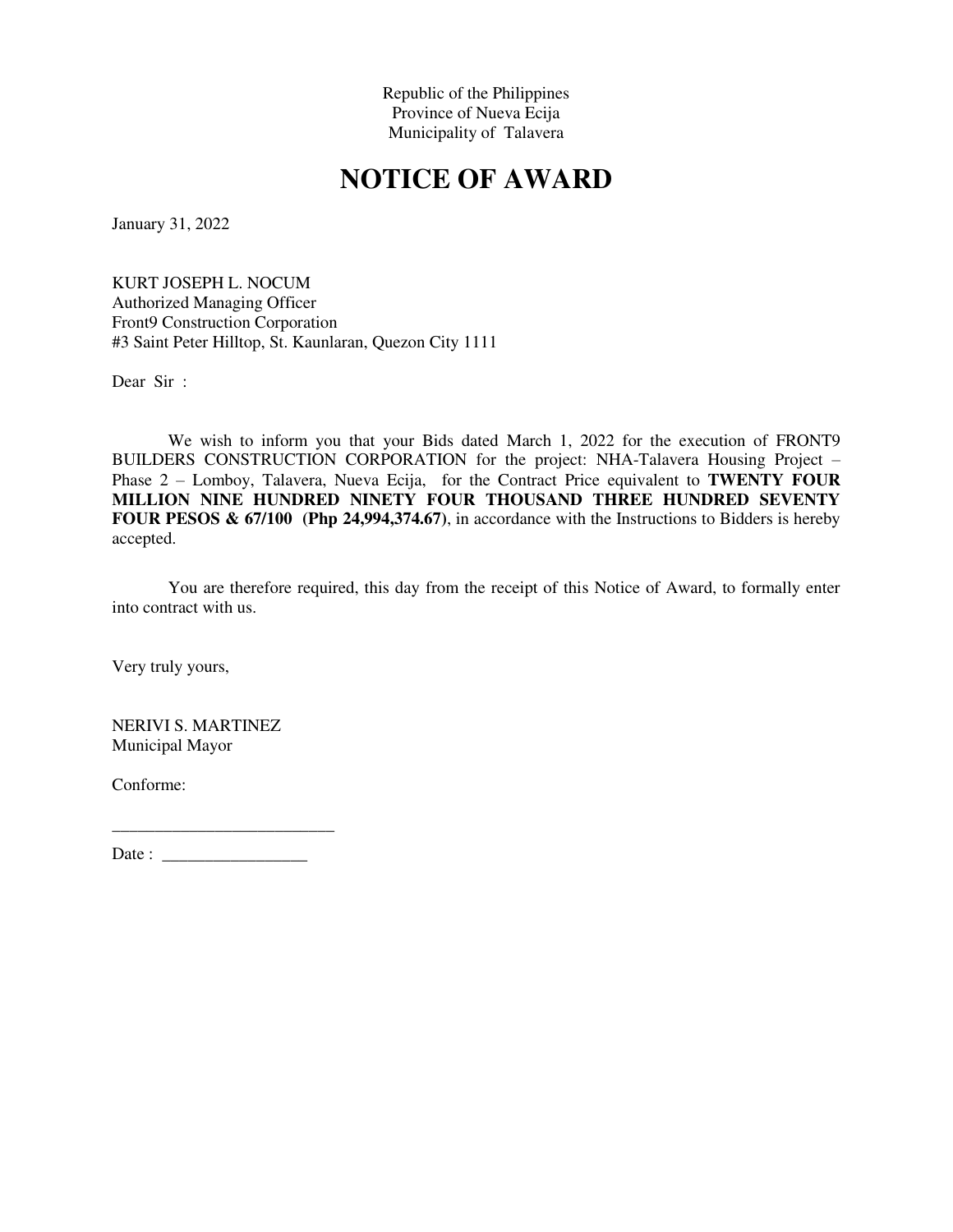## **NOTICE OF AWARD**

March 8, 2022

ALVIN E. TADIQUE Owner/Proprietor Amaris Construction Poblacion East II, Aliaga, Nueva Ecija

Dear Sir :

We wish to inform you that your Bids dated March 1, 2022 for the execution of AMARIS CONSTRUCTION for the project: Construction of Covered Pathwalk – Pinagpanaan E/S, Pinagpanaan, Talavera, Nueva Ecija, for the Contract Price equivalent to **FOUR HUNDRED FORTY SIX THOUSAND SIX HUNDRED NINETY SIX PESOS & 76/100 (Php 446,696.76)**, in accordance with the Instructions to Bidders is hereby accepted.

You are therefore required, this day from the receipt of this Notice of Award, to formally enter into contract with us.

Very truly yours,

NERIVI S. MARTINEZ Municipal Mayor

Conforme: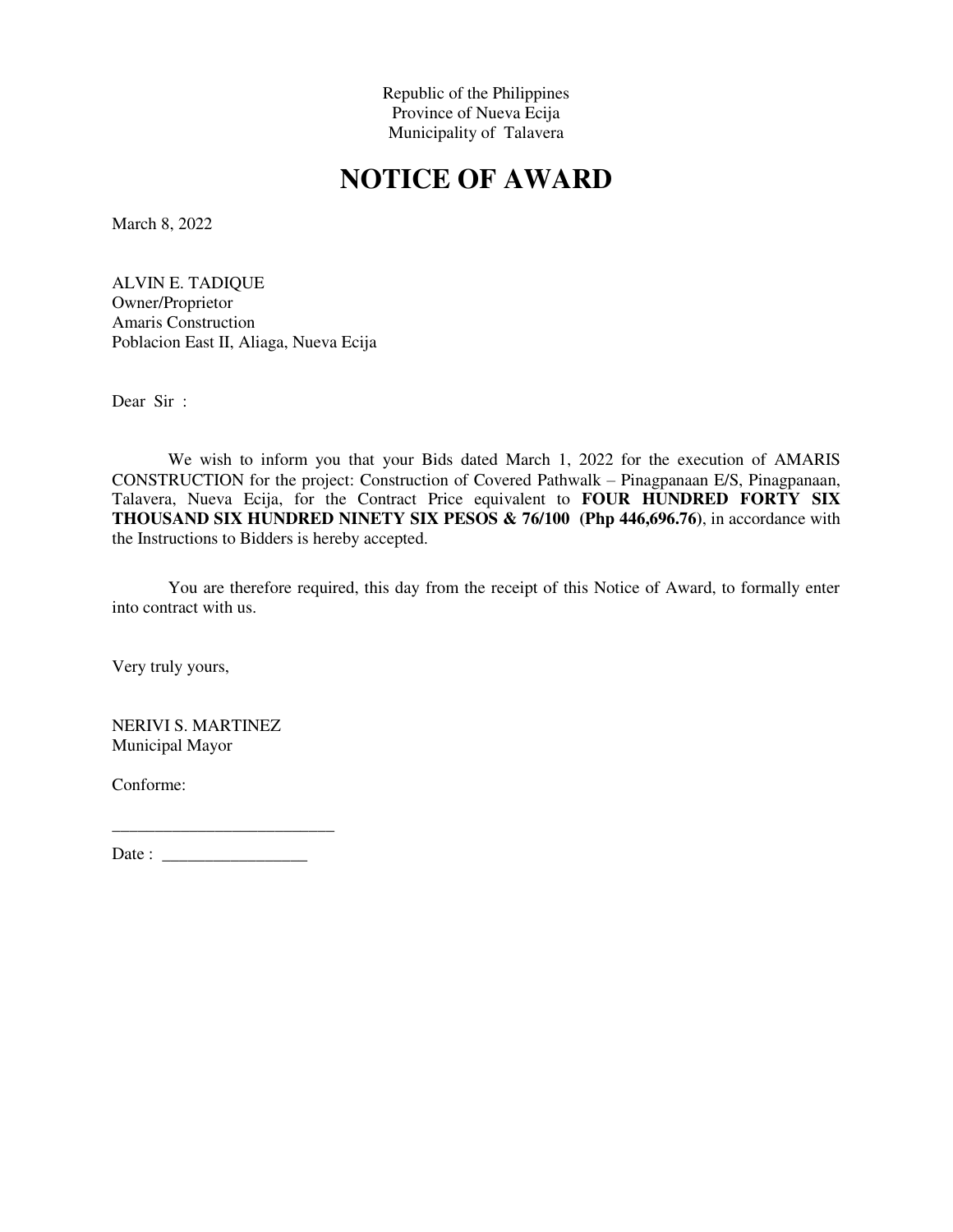## **NOTICE OF AWARD**

March 8, 2022

ALVIN E. TADIQUE Owner/Proprietor Amaris Construction Poblacion East II, Aliaga, Nueva Ecija

Dear Sir :

We wish to inform you that your Bids dated March 1, 2022 for the execution of AMARIS CONSTRUCTION for the project: Construction of School Stage – Kinalanaguyan E/S, Kinalanguyan, Talavera, Nueva Ecija, for the Contract Price equivalent to **ONE MILLION ONE HUNDRED TWENTY FIVE THOUSAND TWO HUNDRED TWENTY SEVEN PESOS & 76/100 (Php 1,125,227.76)**, in accordance with the Instructions to Bidders is hereby accepted.

You are therefore required, this day from the receipt of this Notice of Award, to formally enter into contract with us.

Very truly yours,

NERIVI S. MARTINEZ Municipal Mayor

Conforme: